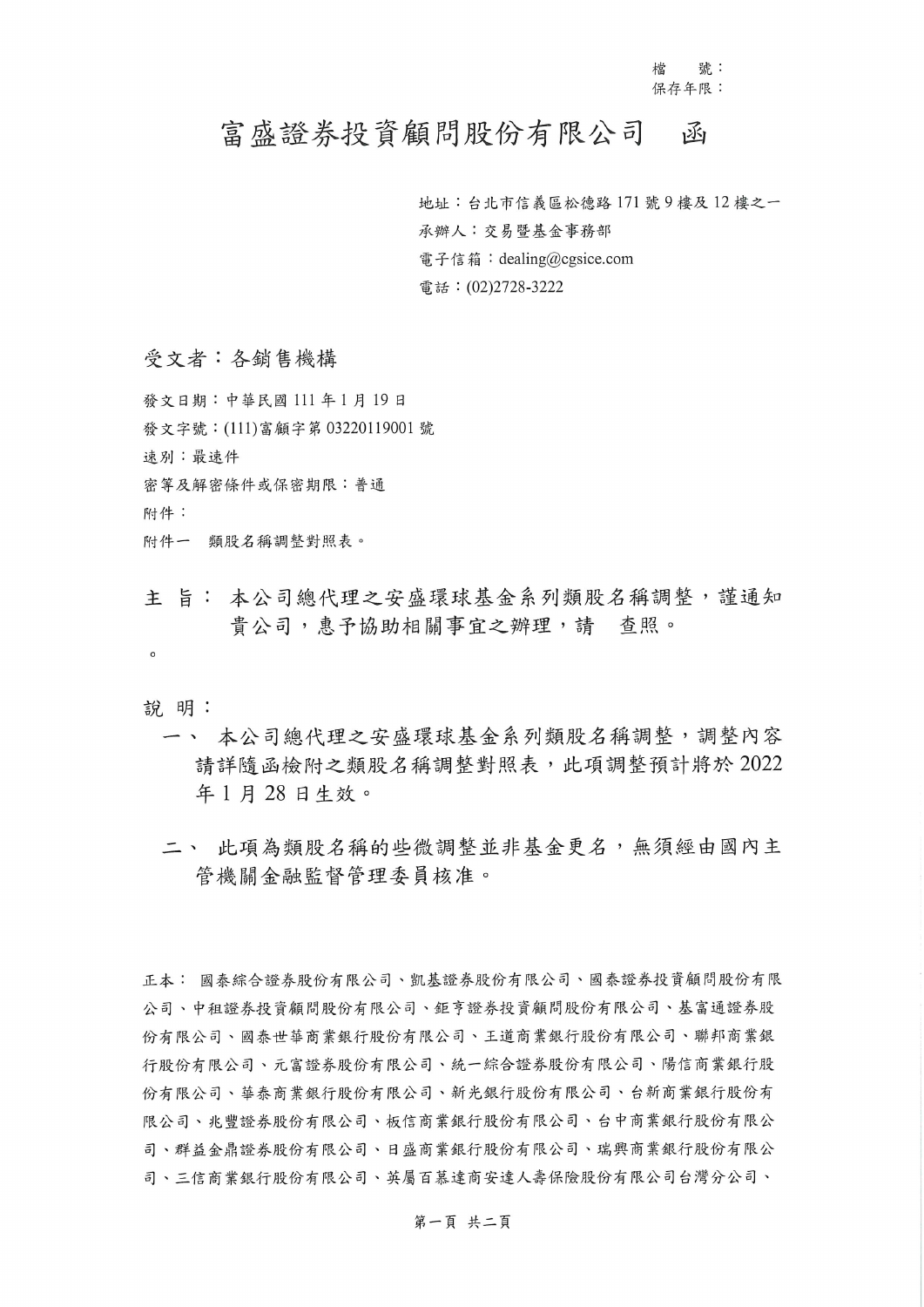高雄銀行股份有限公司、華南商業銀行股份有限公司、臺灣銀行股份有限公司、臺灣中小 企業銀行股份有限公司、國泰人壽保險股份有限公司、中國人壽保險股份有限公司、華南 永昌綜合證券股份有限公司、好好證券股份有限公司、京城商業銀行股份有限公司。 副本:

華長暮寂